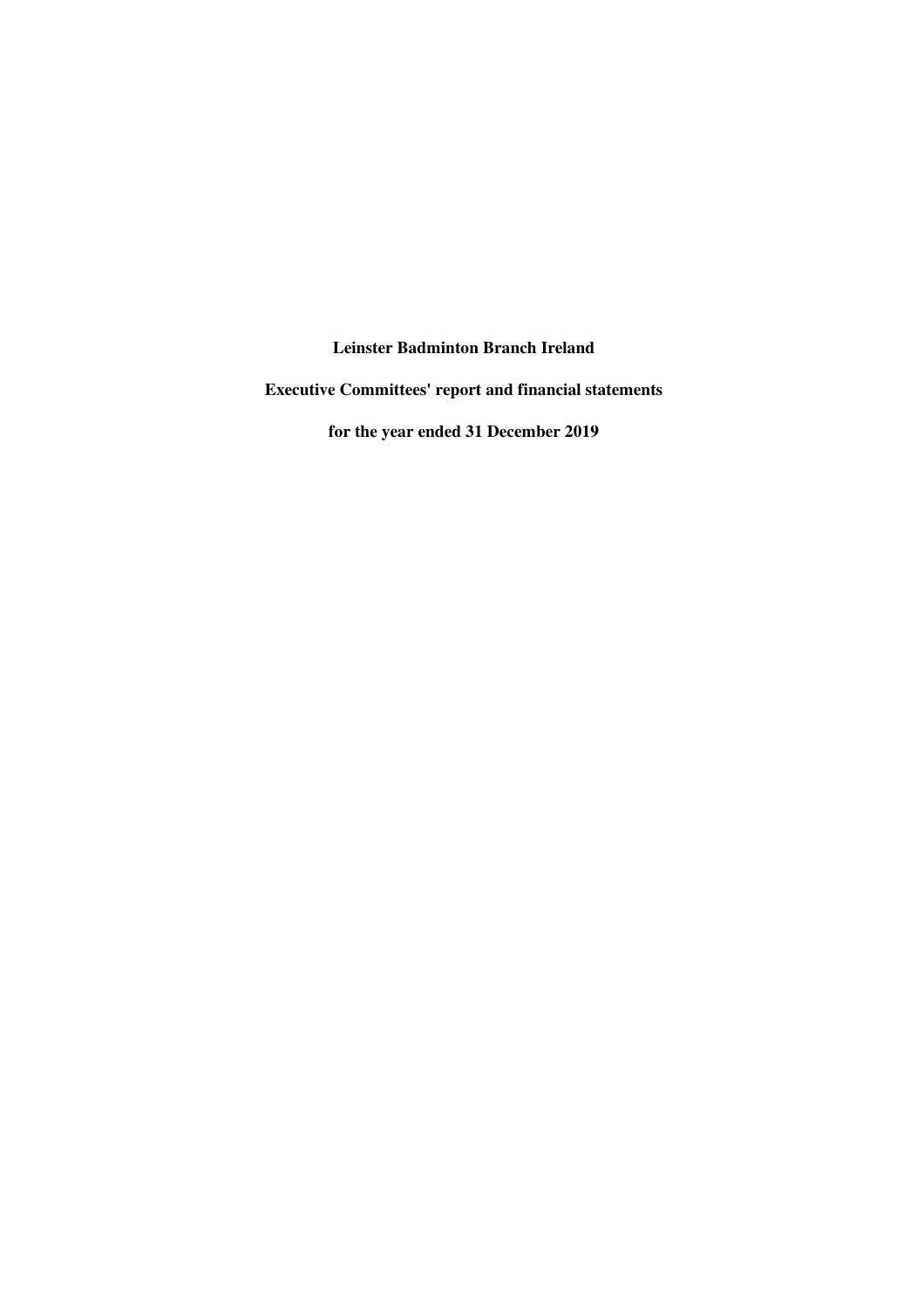## **Contents**

| Page             |
|------------------|
| 1                |
| $2 - 3$          |
| $\boldsymbol{4}$ |
| 5                |
| 6                |
| 7                |
| $8 - 14$         |
|                  |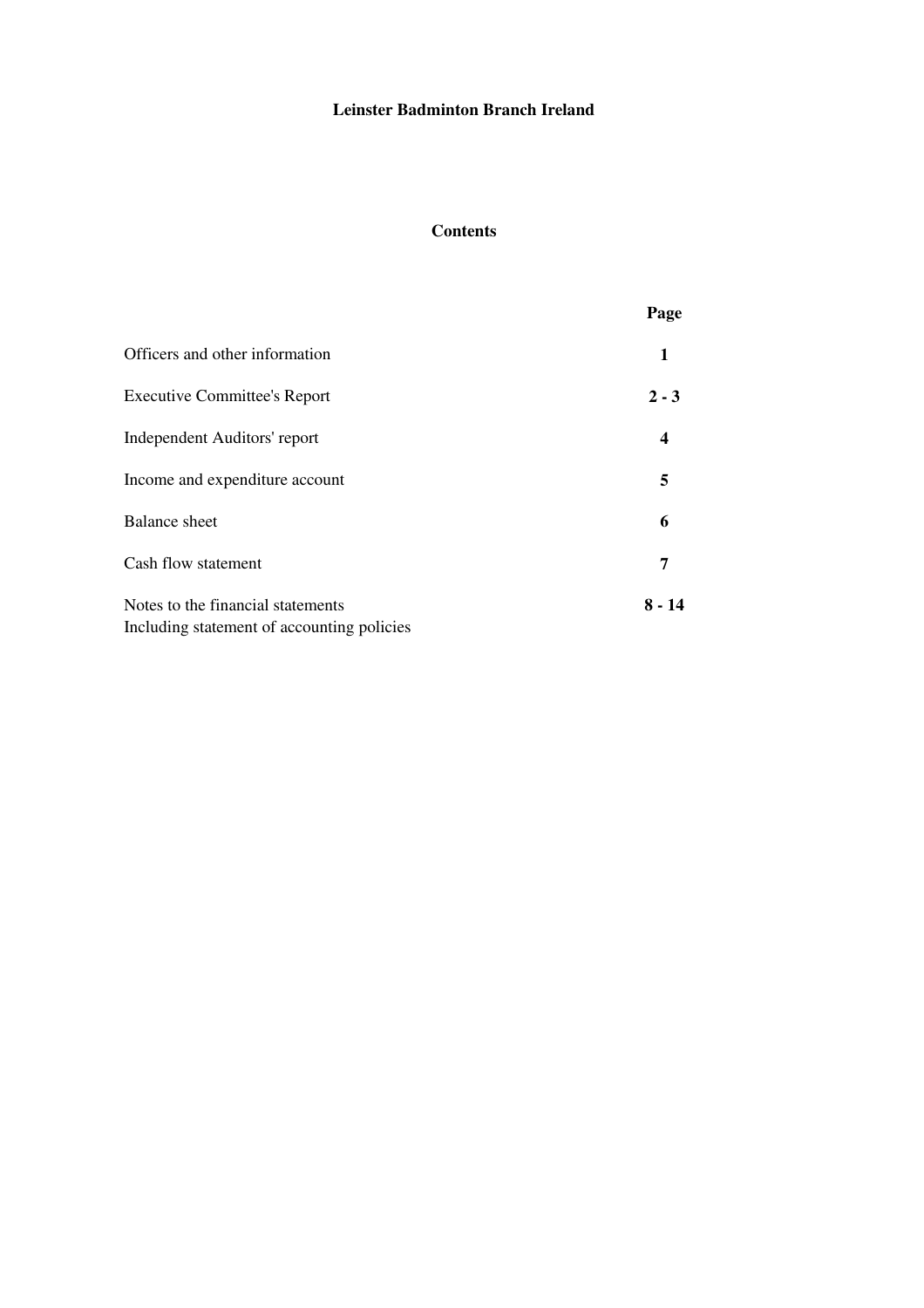## **Executive Committee and other information**

| President                  | Catherine Smyth                                                                                                      |
|----------------------------|----------------------------------------------------------------------------------------------------------------------|
| Chairperson                | David Murphy                                                                                                         |
| <b>Honourary Treasurer</b> | Kevin McGrath                                                                                                        |
| <b>General Secretary</b>   | Betty Luttrel - Acting                                                                                               |
| <b>Trustees</b>            | <b>Brian Herman</b><br>Tommy McGrath<br>Har Allison                                                                  |
| <b>Auditors</b>            | Cronin & Company<br>Chartered Certified Accountant & Registered Auditor<br>1 Terenure Place<br>Terenure<br>Dublin 6w |
| <b>Bankers</b>             | <b>Ulster Bank</b><br><b>Walkinstown Cross</b><br>Dublin 12.                                                         |
| Solicitors                 | No Current Appointment                                                                                               |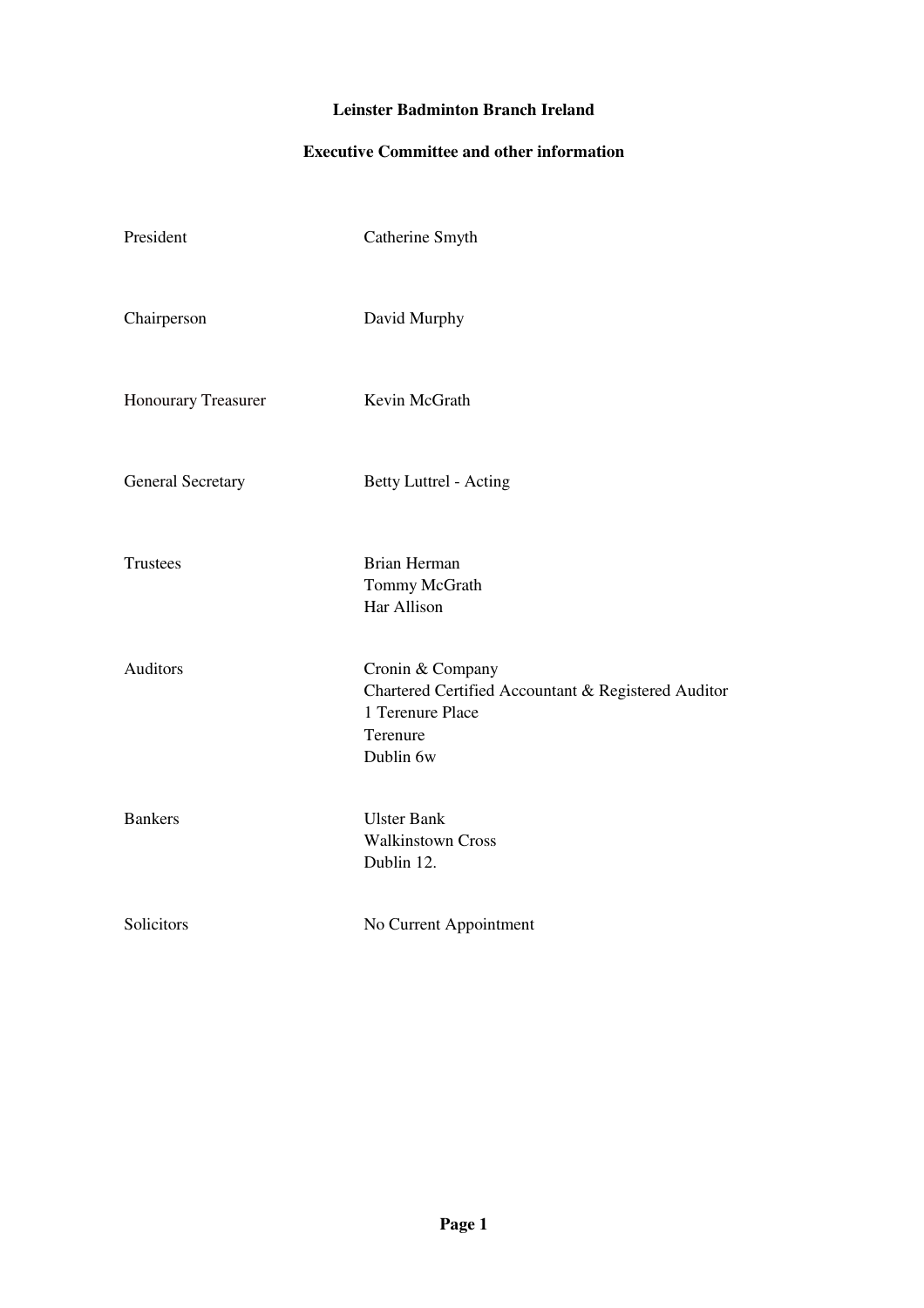#### **Executive Committe's Report**

The executive committee submit their report and audited financial statements for the year ended 31 December 2019.

## **Statement of responsibilities of the Executive Committee**

The executive committee are required to prepare financial statements for each financial period which give a true and fair view of the state of affairs of the branch and of the surplus or deficit of the branch for that period. In preparing those financial statements, the executive committee are required to

- select suitable accounting policies and then apply them consistently

- make judgements and estimates that are reasonable and prudent

- prepare the financial statements on the going concern basis unless it is inappropriate to presume that the company will continue in business.

The executives confirm that they have complied with the above requirements in preparing the financial statements.

The executive committee are responsible for keeping proper books of account which disclose with reasonable accuracy at any time the financial position of the branch and to enable them to ensure that the financial statements are prepared in accordance with accounting standards generally accepted in Ireland. They are also responsible for safeguarding the assets of the branch and hence, for taking reasonable steps for the prevention and detection of fraud and other irregularities.

**€**

#### **Results**

| 36.598 |
|--------|
|        |
| 31,833 |
| 68.431 |
|        |

#### **Reveiw of the branch**

The branch's principal activity during the year was facilitation of badminton activities. The executive committee consider the level of activity and the year end financial position to be satisfactory.

#### **Future developments**

The main activities of the branch remain unchanged and the committee anticipate that any future developments would relate to these activities.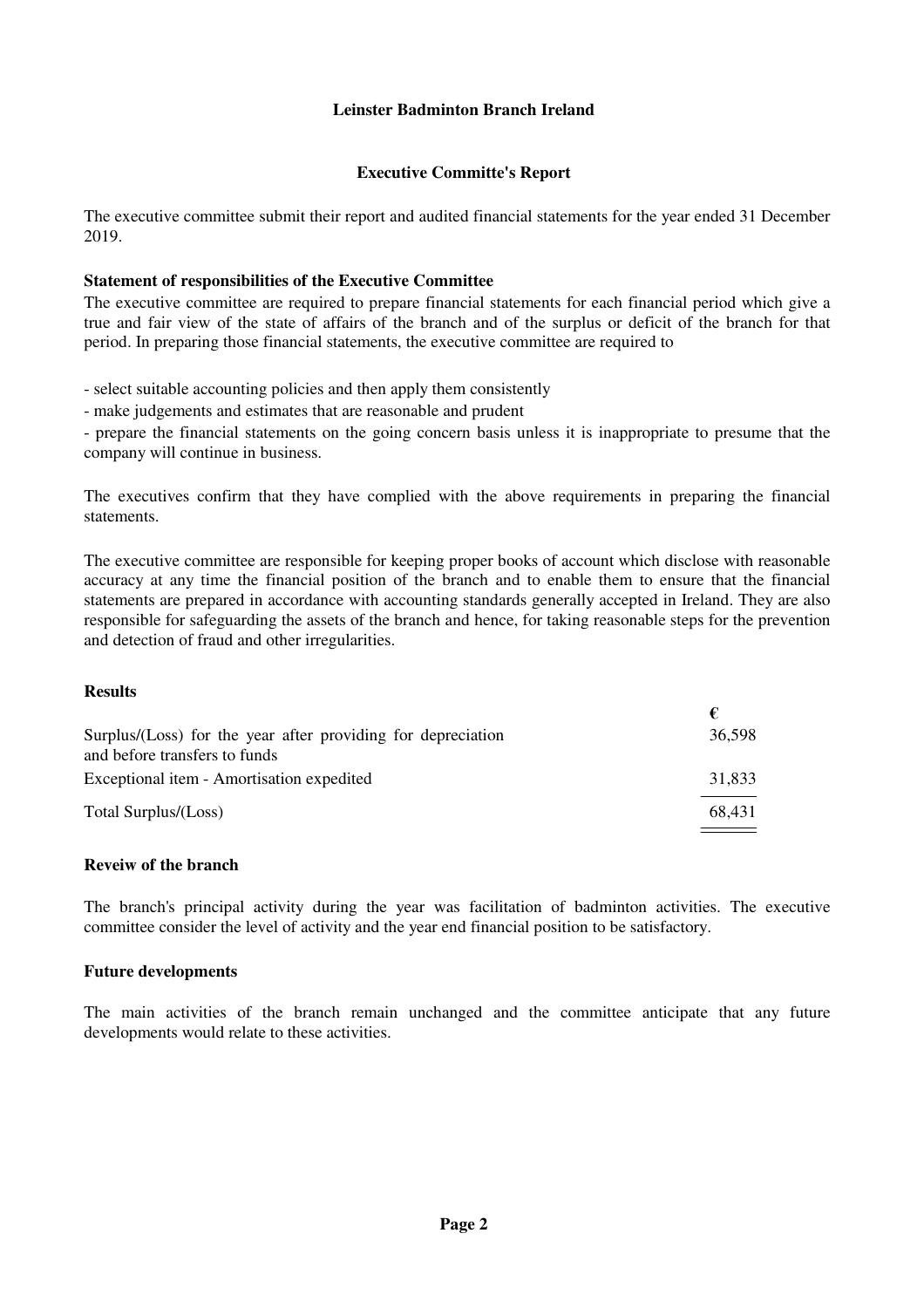#### **Events since the year end**

Since the year end the club has been severely impacted by the effects of Covid-19. The precautionary lock down steps taken nationwide have significantly curtailed the ability of the club's operation and ability to generate income. These restrictions have a significant negative impact on the 2020 activity of the club. The club has availed of Government led financial supports including the wage subsidy scheme during this period. The executive committee are satisfied that the club has taken all available steps to ensure that it can navigate through this difficult and unprecedented period.

#### **Auditors**

We confirm that we have made available to Cronin & Company, Chartered Certified Accountants, all the accounting records of Leinster Badminton Branch Ireland and have provided them with all the information necessary for the preparation of the Financial Statements for the year ended 31 December 2019. We confirm that Cronin & Company will remain in office for the next year.

On behalf of the board

**President Chairman**

**\_\_\_\_\_\_\_\_\_\_\_\_\_\_\_\_ \_\_\_\_\_\_\_\_\_\_\_\_\_\_\_\_**

**Date: 25th November 2020**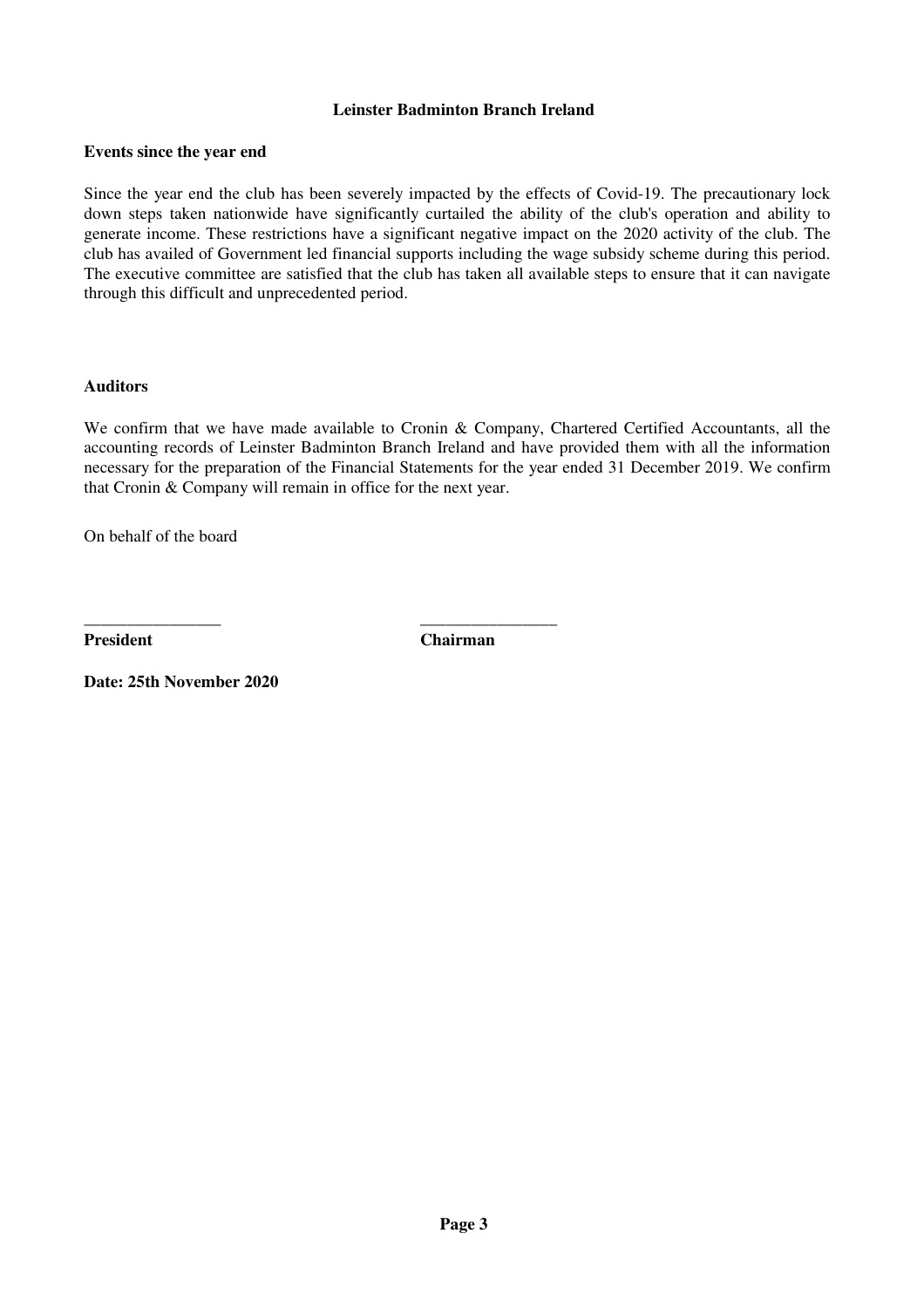#### **INDEPENDENT AUDITORS' REPORT TO THE MEMBERS OF LEINSTER BADMINTON BRANCH**

We have audited the attached financial statements which have been prepared under the historical cost convention.

#### **Respective responsibilities of executive and auditors**

As described in the Executive Committee's responsibilities, the Committee is responsible for the preparation of financial statements. It is our responsibilities to form an independent opinion, based on our audit, on those statements and report our opinion to you.

#### **Basis of opinion**

We conducted our audit in accordance with the Auditing Standards issued by the Auditing Practices Board. An audit includes an examination, on a test basis, of evidence relevant to the amounts and disclosures in the financial statements. It also includes an assessment of the significant estimates and judgements made by the Committee in the preparation of the financial statements, and of whether the accounting policies are consistent applied and adequately disclosed.

We planned and performed our audit so as to obtain all the information and explanations which we considered in order to provide us with sufficient evidence to give reasonable assurance that the financial statements are free from material misstatement, whether caused by fraud or other irregularity or error. In forming our opinion we also evaluated the overall adequacy of the presentation of information in the financial statements.

#### **Opinion**

In our opinion these financial statements give a true and fair view of the state of the affairs of the club as at 31 December 2019 and of its surplus for the year ended on that date.

**Michael Cronin For and on behalf of Cronin & Company Chartered Certified Accountant & Registered Auditor 1 Terenure Place Terenure Dublin 6w**

**Date: 25th November 2020**

\_\_\_\_\_\_\_\_\_\_\_\_\_\_\_\_\_\_\_\_\_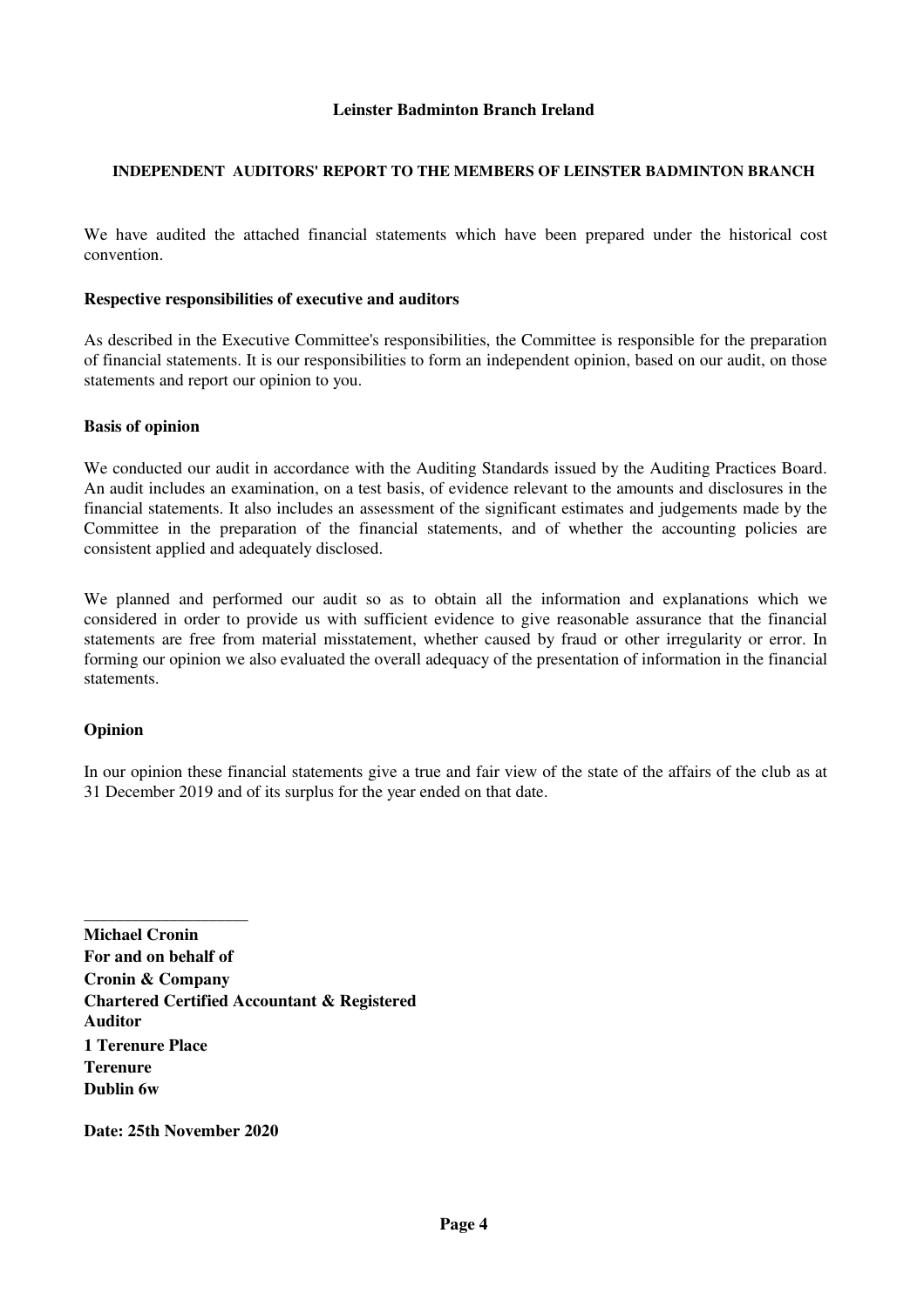## **Income and Expenditure Account for the year ended 31 December 2019**

|                                         | <b>Continuing operations</b> |         |
|-----------------------------------------|------------------------------|---------|
|                                         | 2019                         | 2018    |
|                                         | $\pmb{\epsilon}$             | €       |
| <b>Income</b>                           |                              |         |
| <b>Affiliation</b> fees                 | 48,215                       | 48,127  |
| Competitions                            | 104,559                      | 52,011  |
| <b>Rent Received</b>                    | 62,144                       | 116,614 |
| Hall Income                             | 302,663                      | 288,815 |
| Other Income                            | 117,696                      | 44,582  |
| <b>Total Income</b>                     | 635,277                      | 550,149 |
| <b>Resources expended</b>               |                              |         |
| Administration expenses                 | 251,685                      | 198,475 |
| Activity expenses                       | 96,705                       | 73,352  |
| Operating expenses                      | 217,004                      | 224,591 |
| Financial expenses                      | 33,285                       | 27,240  |
| <b>Total expenditure</b>                | 598,679                      | 523,658 |
| <b>Surplus before distributions</b>     | 36,598                       | 26,491  |
| Transfer to Centre Development fund     |                              |         |
| Surplus/ (Loss) for the period          | 36,598                       | 26,491  |
| Exceptional Items - Amortised expedited | 31,833                       |         |
| Total Surplus/ (Loss) for the period    | 68,431                       | 26,491  |
|                                         |                              |         |

On behalf of the Executive Committee

**President Chairman**

**Date: 25th November 2020**

**\_\_\_\_\_\_\_\_\_\_\_\_\_\_\_\_ \_\_\_\_\_\_\_\_\_\_\_\_\_\_\_\_**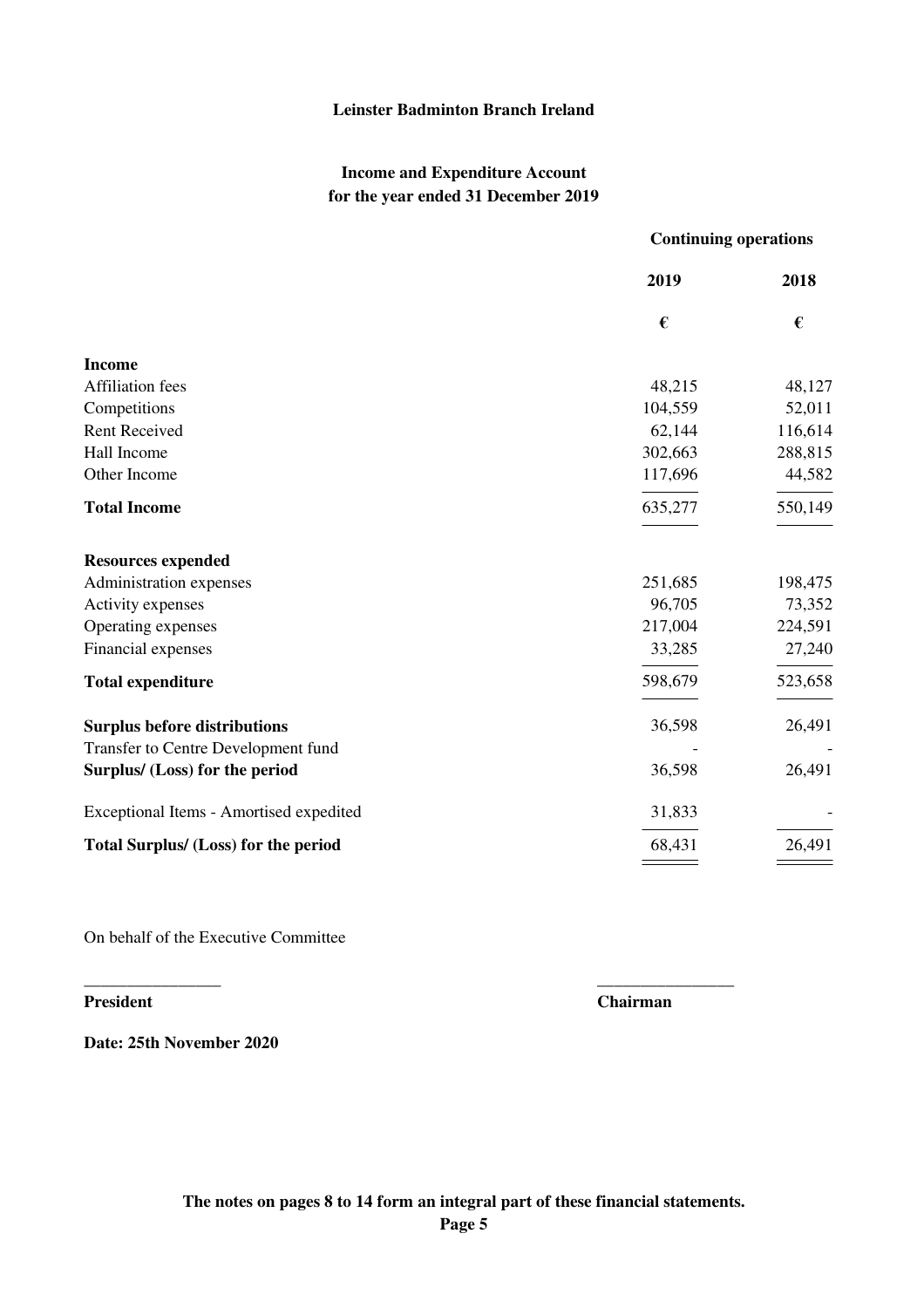## **Balance sheet as at 31 December 2019**

|                                                                |                         | 2019       |                   | 2018      |                    |
|----------------------------------------------------------------|-------------------------|------------|-------------------|-----------|--------------------|
|                                                                | <b>Notes</b>            | €          | €                 | €         | $\epsilon$         |
| <b>Fixed assets</b>                                            |                         |            |                   |           |                    |
| Tangible assets                                                | $\overline{\mathbf{4}}$ |            | 1,388,958         |           | 1,455,780          |
| <b>Current assets</b>                                          |                         |            |                   |           |                    |
| <b>Stocks</b>                                                  |                         | 1,300      |                   | 1,300     |                    |
| Debtors                                                        | 5                       | 70,673     |                   | 107,496   |                    |
| Prize bonds                                                    |                         | 57         |                   | 57        |                    |
| Cash at bank and in hand                                       |                         | 78,974     |                   | 37,761    |                    |
|                                                                |                         | 151,004    |                   | 146,614   |                    |
| <b>Creditors: amounts falling</b>                              |                         |            |                   |           |                    |
| due within one year                                            | 6                       | (139, 282) |                   | (119,013) |                    |
| Net current assets                                             |                         |            | 11,722            |           | 27,601             |
| <b>Total assets less current</b>                               |                         |            |                   |           |                    |
| liabilities                                                    |                         |            | 1,400,680         |           | 1,483,381          |
| <b>Creditors: amounts falling due</b>                          |                         |            |                   |           |                    |
| after more than one year                                       | 7                       |            | (76, 531)         |           | (130,660)          |
|                                                                |                         |            |                   |           |                    |
| <b>Net assets</b>                                              |                         |            | 1,324,149         |           | 1,352,721          |
| <b>Capital and reserves</b>                                    |                         |            |                   |           |                    |
| Capital fund                                                   | 9                       |            | 591,025           |           | 591,025            |
| Accumulated club funds                                         |                         |            | 348,006           |           | 279,575            |
|                                                                |                         |            |                   |           |                    |
| <b>Building Reserves</b>                                       | 10                      |            |                   |           |                    |
| Cospoir grant                                                  | 11                      |            | 21,466<br>132,683 |           | 56,927             |
| Dept. of Arts, Sports & Tourism grant<br>General building fund | 12                      |            | 107,769           |           | 136,483            |
| Centre Development fund                                        | 13                      |            | 123,200           |           | 134,711<br>154,000 |
|                                                                |                         |            |                   |           |                    |
|                                                                |                         |            | 1,324,149         |           | 1,352,721          |

On behalf of the Executive Committee

**\_\_\_\_\_\_\_\_\_\_\_\_\_\_\_\_ \_\_\_\_\_\_\_\_\_\_\_\_\_\_\_\_**

**President Chairman**

**Date: 25th November 2020**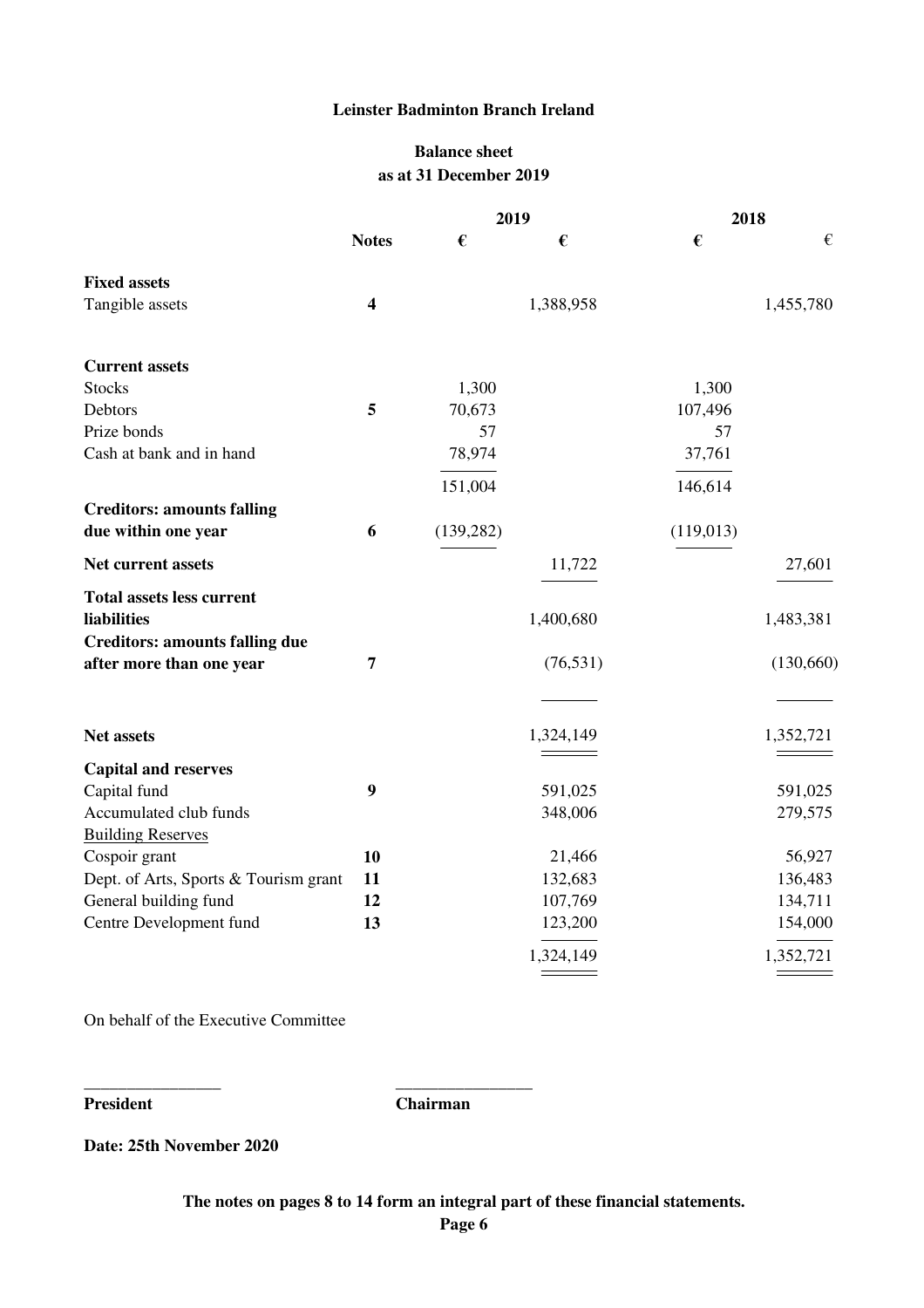## **Cash flow statement for the year ended 31 December 2019**

|                                                          |              | 2019      | 2018      |
|----------------------------------------------------------|--------------|-----------|-----------|
|                                                          | <b>Notes</b> | €         | €         |
| Reconciliation of operating loss to net                  |              |           |           |
| cash inflow from operating activities                    |              |           |           |
| <b>Operating Profit</b>                                  |              | 36,598    | 26,491    |
| Depreciation                                             |              | 70,331    | 71,280    |
| Decrease in debtors                                      |              | 36,823    | 5,270     |
| Increase in creditors                                    |              | 20,269    | (53,696)  |
| Government grant released                                |              | (65,170)  | (15, 883) |
| Net cash inflow from operating activities                |              | 98,851    | 33,462    |
| <b>Cash flow statement</b>                               |              |           |           |
| Interest charged                                         |              | 7,190     | 5,450     |
| Acquisitions and disposals                               |              | (3,509)   |           |
| Loan term loan (repayments)/drawdown                     |              | (61,319)  | (57, 357) |
|                                                          |              | (57, 638) | (51,907)  |
| Increase/(decrease) in cash in the year                  |              | 41,213    | (18, 445) |
| Reconciliation of net cash flow to movement in net funds |              |           |           |
| Increase/(decrease) in cash in the year                  |              | 41,213    | (18, 445) |
| Net funds at 1 January 2019                              |              | 37,761    | 56,206    |
| Net funds at 31 December 2019                            |              | 78,974    | 37,761    |
|                                                          |              |           |           |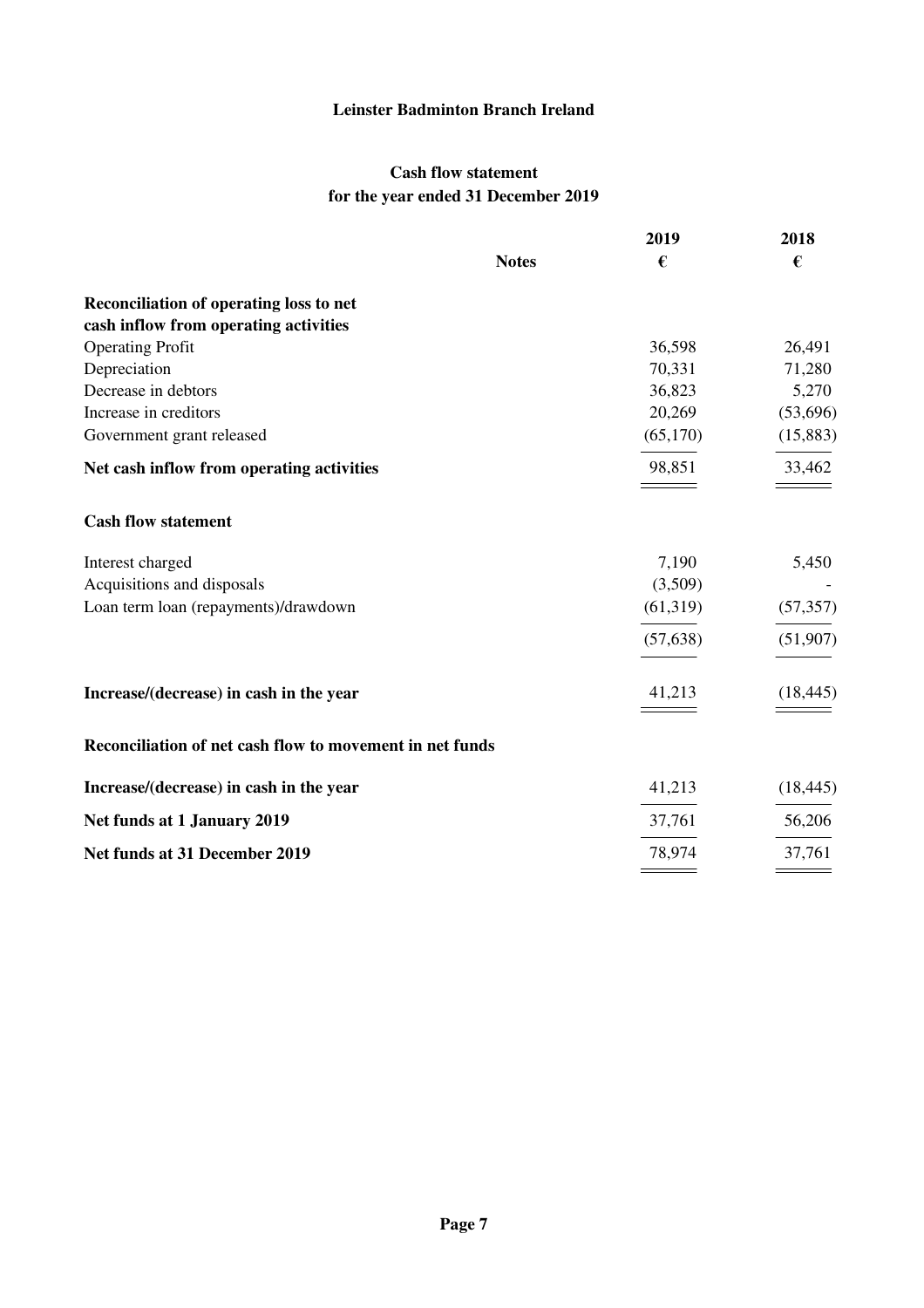## **Notes to the financial statements for the year ended 31 December 2019**

#### **1. Statement of accounting policies**

The following accounting policies have been applied consistently in dealing with items which are considered material in relation to the company's financial statements.

## **1.1. Basis of preparation**

The audited financial statements have been prepared in accordance with accounting standards generally accepted in Ireland and the Companies Act 2014. Accounting Standards generally accepted in Ireland in preparing financial statements giving a true and fair view are those issued by the Financial Reporting Council.

## **1.2. Tangible assets and depreciation**

Tangible assets are stated at cost less accumulated depreciation and accumulated impairment loss. Cost includes all costs that are directly attributable to bringing the asset into working condition for its intended use.

## **Depreciation**

Depreciation is provided on all tangible assets, at rates calculated to write off the cost less estimated residual value, of each asset systematically over its expected useful life, as follows:

| Leasehold properties | $\overline{\phantom{0}}$ | 2% Straight Line    |
|----------------------|--------------------------|---------------------|
| Plant and machinery  |                          | 12.5% Straight Line |
| Fixtures, fittings   |                          |                     |
| and equipment        |                          | 12.5% Straight Line |

## **1.3. Stock**

Stock is valued at the lower of cost and net realisable value, after making due allowance for obsolete and slow moving items. Cost includes all costs incurred in the normal course of business in bringing the product or service to its present location and condition.

### **1.4. Grants**

Grants are credited to deferred revenue. Grants towards capital expenditure are released to the profit and loss account over the expected useful life of the assets. Grants towards revenue expenditure are released to the profit and loss account as the related expenditure is incurred.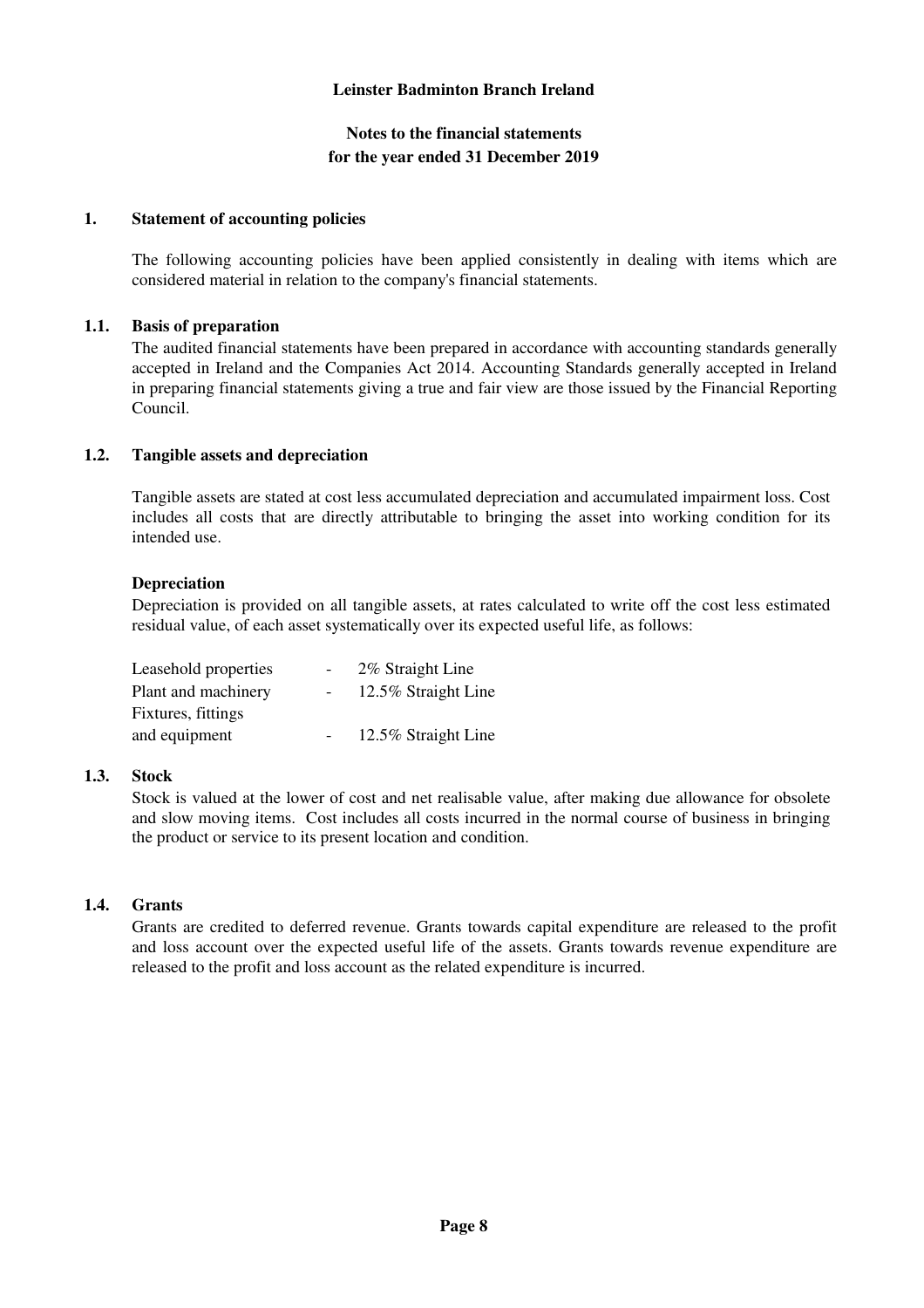## **Notes to the financial statements for the year ended 31 December 2019**

#### .................... continued

#### **2. Employees**

| <b>Number of employees</b><br>The average monthly numbers of employees<br>during the year were: | 2019      | 2018      |
|-------------------------------------------------------------------------------------------------|-----------|-----------|
|                                                                                                 | 24        | 24        |
| <b>Employment costs</b>                                                                         | 2019<br>€ | 2018<br>€ |
| Wages and salaries                                                                              | 203,746   | 143,942   |
| Social insurance costs                                                                          | 19,098    | 12,930    |
|                                                                                                 | 222,844   | 156,872   |
|                                                                                                 |           |           |

#### **3. Connected Clubs**

The branch has two connected clubs, Midland Branch Badminton Club and Baldoyle Badminton Club.

The following balances are included in debtors/(creditors) in respect of amounts due from/(to) connected clubs:

|                                | 2019   | 2018   |
|--------------------------------|--------|--------|
|                                | €      | €      |
| Midland Branch Badminton Club  | 52,405 | 61,662 |
| <b>Baldoyle Badminton Club</b> | 4,792  | 18,876 |
|                                | 57,197 | 80,538 |
|                                |        |        |

The amounts due from both Midland Branch and Baldoyle Branch will not be provided for at present, however the respective Treasurers have agreed they will not be repayable in the short to medium term.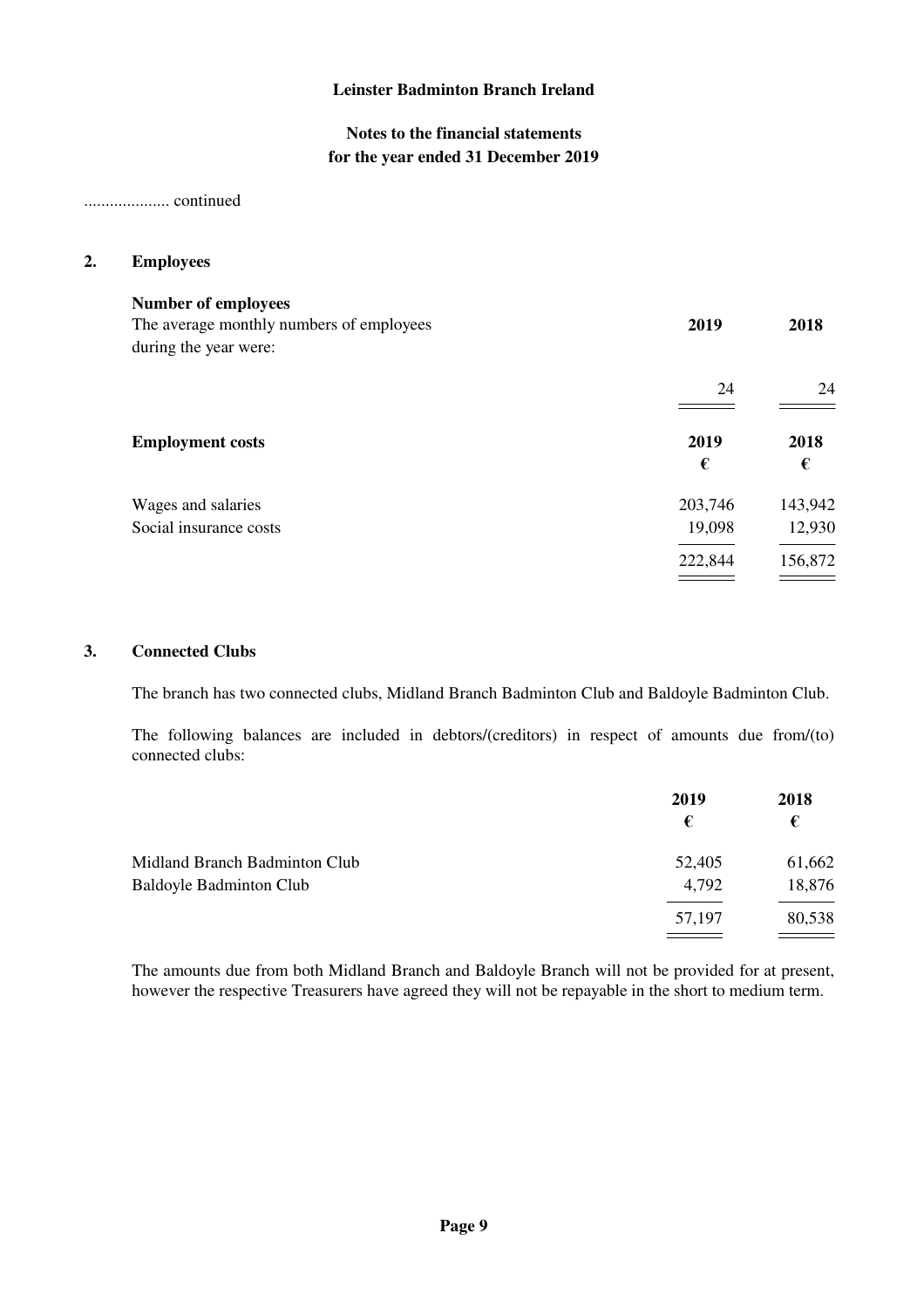# **Notes to the financial statements for the year ended 31 December 2019**

.................... continued

# **4. Tangible assets**

|                        | Freehold<br><b>Buildings</b> | <b>Fixtures</b><br>& fittings | <b>Office</b><br>equipment | <b>Total</b> |
|------------------------|------------------------------|-------------------------------|----------------------------|--------------|
|                        | €                            | €                             | €                          | €            |
| Cost                   |                              |                               |                            |              |
| At 1 January 2019      | 2,353,262                    | 285,308                       | 34,456                     | 2,673,026    |
| <b>Additions</b>       |                              |                               | 3,509                      | 3,509        |
| At 31 December 2019    | 2,353,262                    | 285,308                       | 37,965                     | 2,676,535    |
| <b>Depreciation</b>    |                              |                               |                            |              |
| At 1 January 2019      | 984,187                      | 198,603                       | 34,456                     | 1,217,246    |
| Charge for the year    | 46,744                       | 22,885                        | 702                        | 70,331       |
| At 31 December 2019    | 1,030,931                    | 221,488                       | 35,158                     | 1,287,577    |
| <b>Net book values</b> |                              |                               |                            |              |
| At 31 December 2019    | 1,322,331                    | 63,820                        | 2,807                      | 1,388,958    |
| At 31 December 2018    | 1,369,075                    | 86,705                        |                            | 1,455,780    |
|                        |                              |                               |                            |              |

| 5. | <b>Debtors</b>                 | 2019   | 2018    |
|----|--------------------------------|--------|---------|
|    |                                | €      | €       |
|    | Trade debtors                  | 7,334  | 26,958  |
|    | Midland Branch                 | 52,405 | 61,662  |
|    | <b>Baldoyle Badminton Club</b> | 4,792  | 18,876  |
|    | Prepayments and accrued income | 6,142  |         |
|    |                                | 70,673 | 107,496 |
|    |                                |        |         |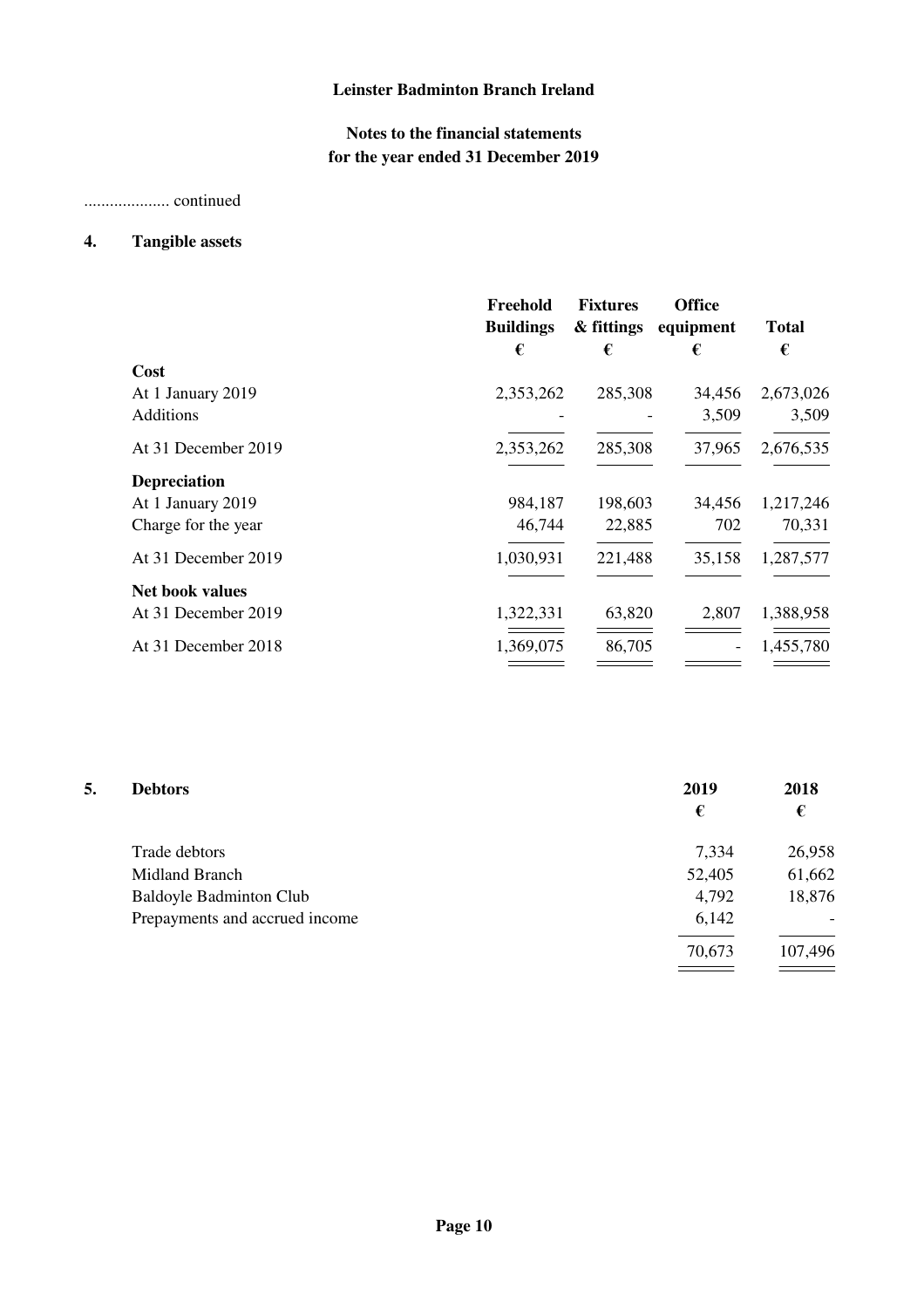# **Notes to the financial statements for the year ended 31 December 2019**

.................... continued

#### **6. Creditors: amounts falling due within one year**

| WILLIIII VIIE YEAL         | 2019<br>€ | 2018<br>€ |
|----------------------------|-----------|-----------|
| Loans & other borrowings   |           |           |
| Bank loan                  | 61,318    | 61,318    |
| Other creditors            |           |           |
| Trade creditors            | 7,249     | 13,363    |
| Other creditors            | 23,018    | 23,630    |
| Accruals & Deferred income | 40,532    | 16,065    |
| <b>Taxation creditors</b>  |           |           |
| PAYE/PRSI                  | 7,165     | 4,637     |
|                            |           |           |
|                            | 139,282   | 119,013   |
|                            |           |           |

#### **7. Creditors: amounts falling due after more than one year**

| arter more than one year | 2019<br>€ | 2018<br>€              |
|--------------------------|-----------|------------------------|
| Bank loans               | 76,531    | 130,660<br>$\, = \, -$ |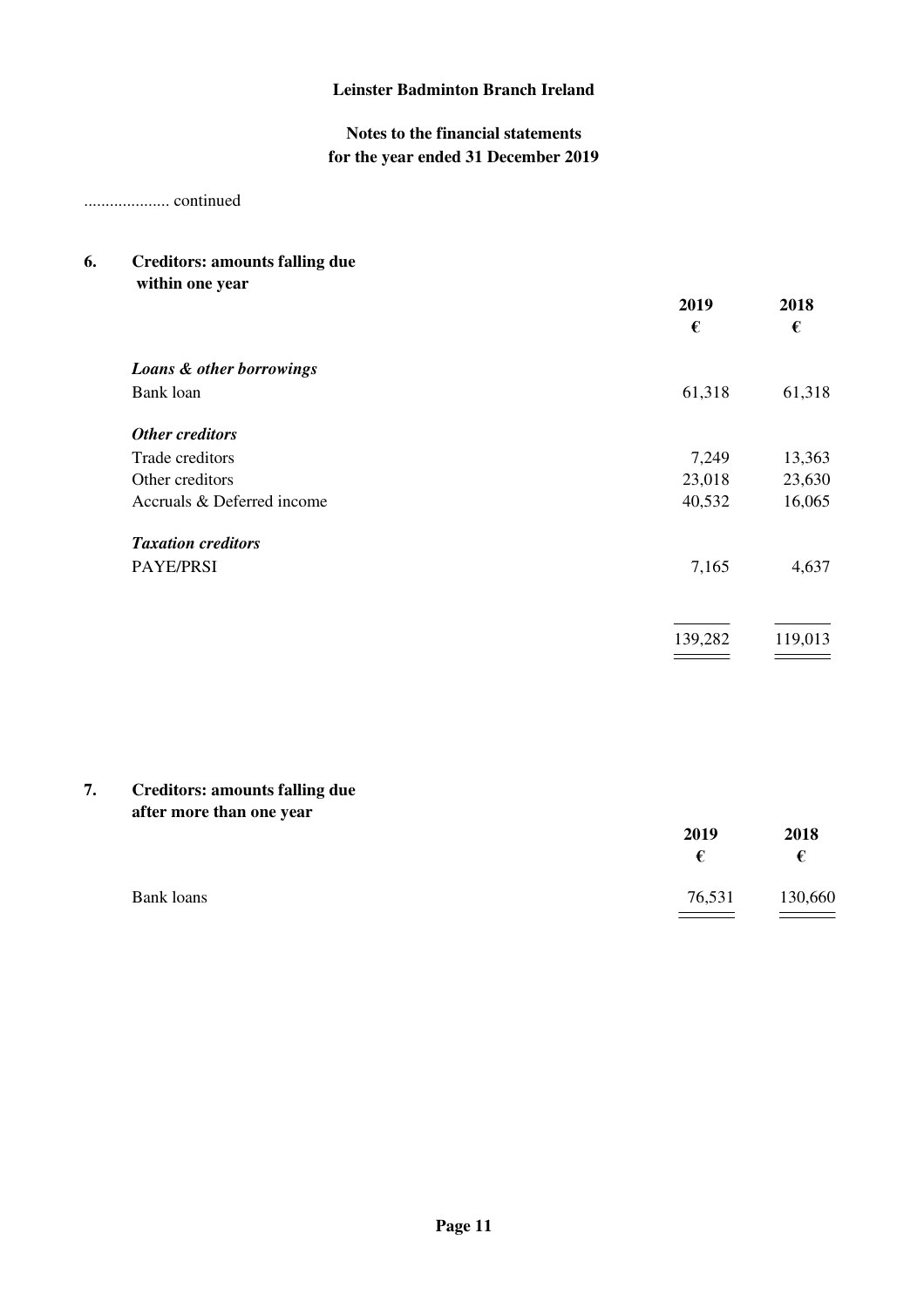## **Notes to the financial statements for the year ended 31 December 2019**

## .................... continued

#### **8. Capital Grants**

|                          | 2019    | 2018           |
|--------------------------|---------|----------------|
|                          | €       | €              |
| <b>Government grants</b> |         |                |
| At 1 January 2019        | 193,410 | 199,749        |
| Released in year         | 7,428   | 6,339          |
| Extra released in year   | 31,833  | $\blacksquare$ |
| At 31 December 2019      | 154,149 | 193,410        |
|                          |         |                |

## **9. Capital fund**

|                              | 2019    | 2018    |
|------------------------------|---------|---------|
|                              |         |         |
| Capital fund brought forward | 591,025 | 591,025 |

## **10. COSPOIR Grant**

|                                            | 2019<br>€ | 2018<br>€ |
|--------------------------------------------|-----------|-----------|
| Total received                             | 126,974   | 126,974   |
| Amortisation:                              |           |           |
| Balance at 1 January 2019                  | 70,047    | 67,508    |
| Amortised during the period                | 3,628     | 2,539     |
| Exceptional items - amortisation expedited | 31,833    |           |
| Balance at 31 December 2019                | 105,508   | 70,047    |
| Net book value                             | 21,466    | 56,927    |

A contingent liability exists to repay the Cospoir grant received of €126,974 if the Leinster Branch of the Badminton Union of Ireland disposes of the Baldoyle premises within 35 years from November 1989.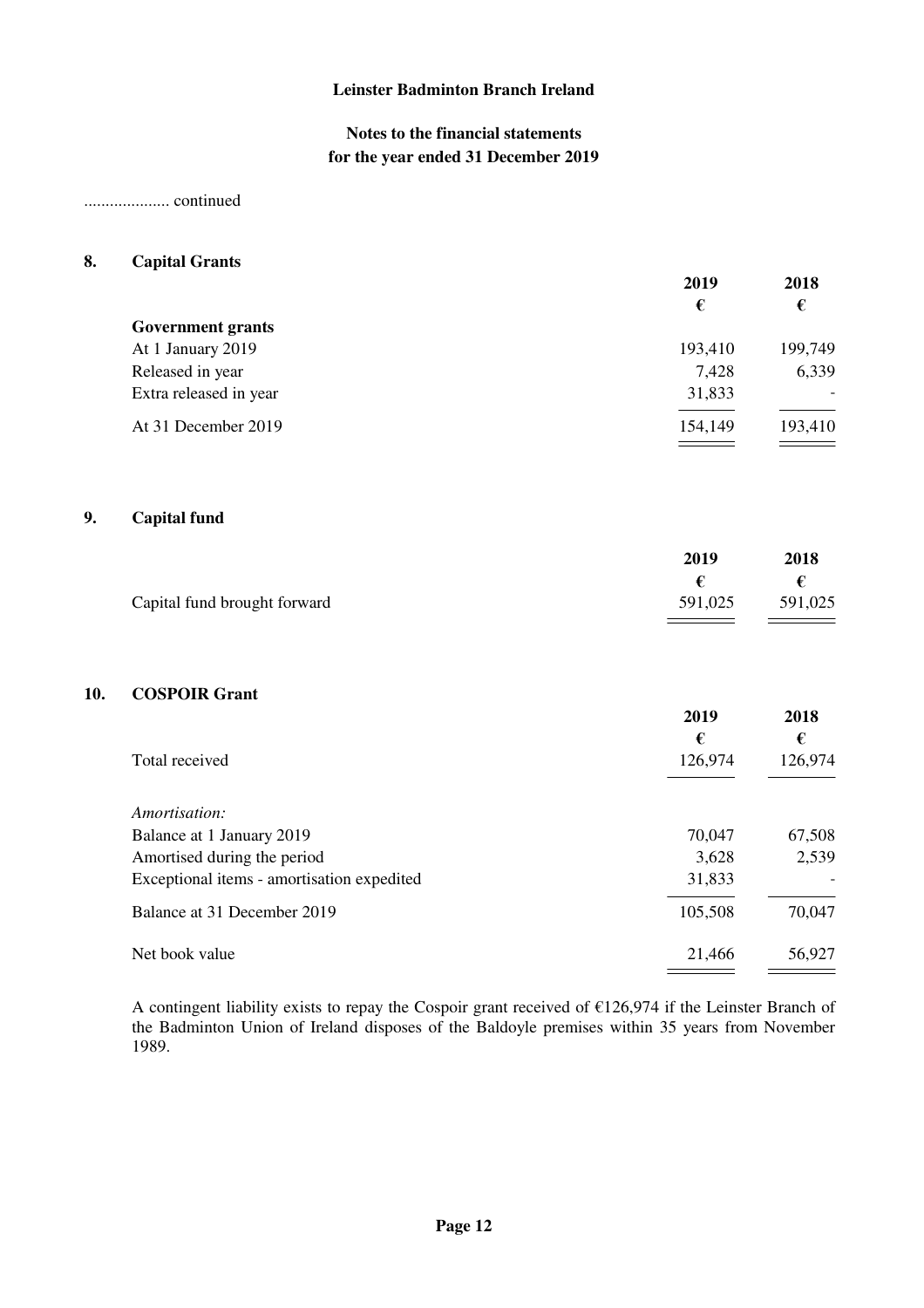## **Notes to the financial statements for the year ended 31 December 2019**

#### .................... continued

**12.** 

## **11. Department of Arts, Sports and Tourism Grant**

|                             | 2019<br>€ | 2018<br>€ |
|-----------------------------|-----------|-----------|
| Total received              | 190,000   | 190,000   |
| Amortisation:               |           |           |
| Balance at 1 January 2019   | 53,517    | 49,717    |
| Amortised during the period | 3,800     | 3,800     |
| Balance at 31 December 2019 | 57,317    | 53,517    |
| Net book value              | 132,683   | 136,483   |
| <b>Building fund</b>        | 2019      | 2018      |
|                             | €         | €         |
| Total received              | 189,705   | 189,705   |
| Amortisation:               |           |           |
| Balance at 1 January 2019   | 54,994    | 51,200    |
| Amortised during the period | 26,942    | 3,794     |
| Balance at 31 December 2019 | 81,936    | 54,994    |
| Net book value              | 107,769   | 134,711   |

This fund arises from levies collected from members. It is released to the income and expenditure account over the life of the related freehold additions that it part funded in 2003.

The Executive Committee agreed to amortise the Building fund over the remaining 5 years, beginning in 2019.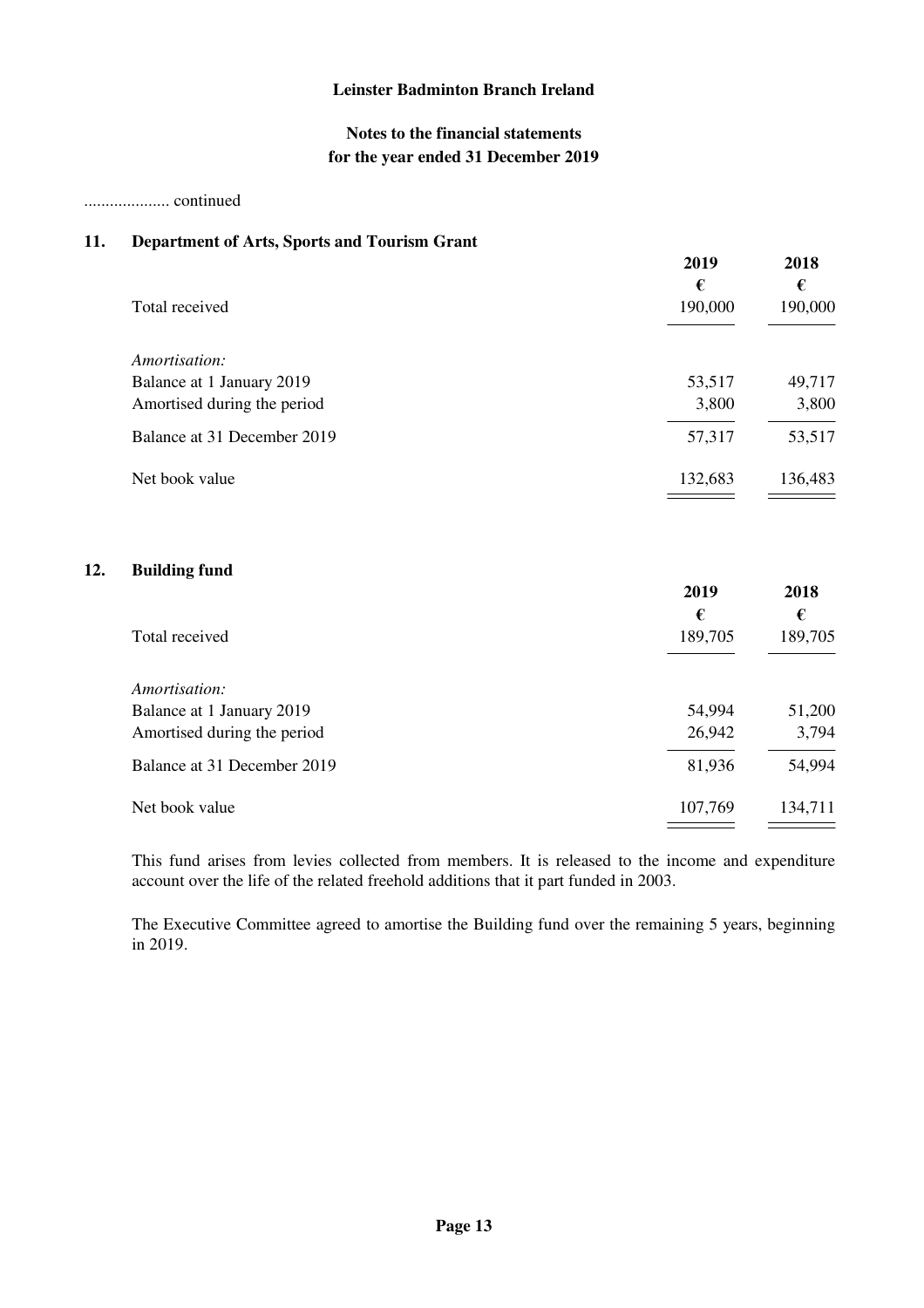# **Notes to the financial statements for the year ended 31 December 2019**

#### .................... continued

#### **13. Centre Development Fund**

|                             | 2019    | 2018    |
|-----------------------------|---------|---------|
|                             | €       |         |
| Balance at 1 January 2019   | 154,000 | 159,750 |
| Net increase in the year    |         |         |
| Net decrease in the year    | 30,800  | 5,750   |
| Balance at 31 December 2019 | 123,200 | 154,000 |

The Centre Development Fund was released over 25 years commencing the year after it is transferred into the fund.

The Executive Committee agreed to release the Centre Development fund over the remaining 5 years, beginning in 2019.

#### **14. Accounting periods**

The current accounts are for a full year. The comparative accounts are for a full year.

#### **15. Approval of financial statements**

The Executive Committee approved these financial statements for issue on 25th November 2020.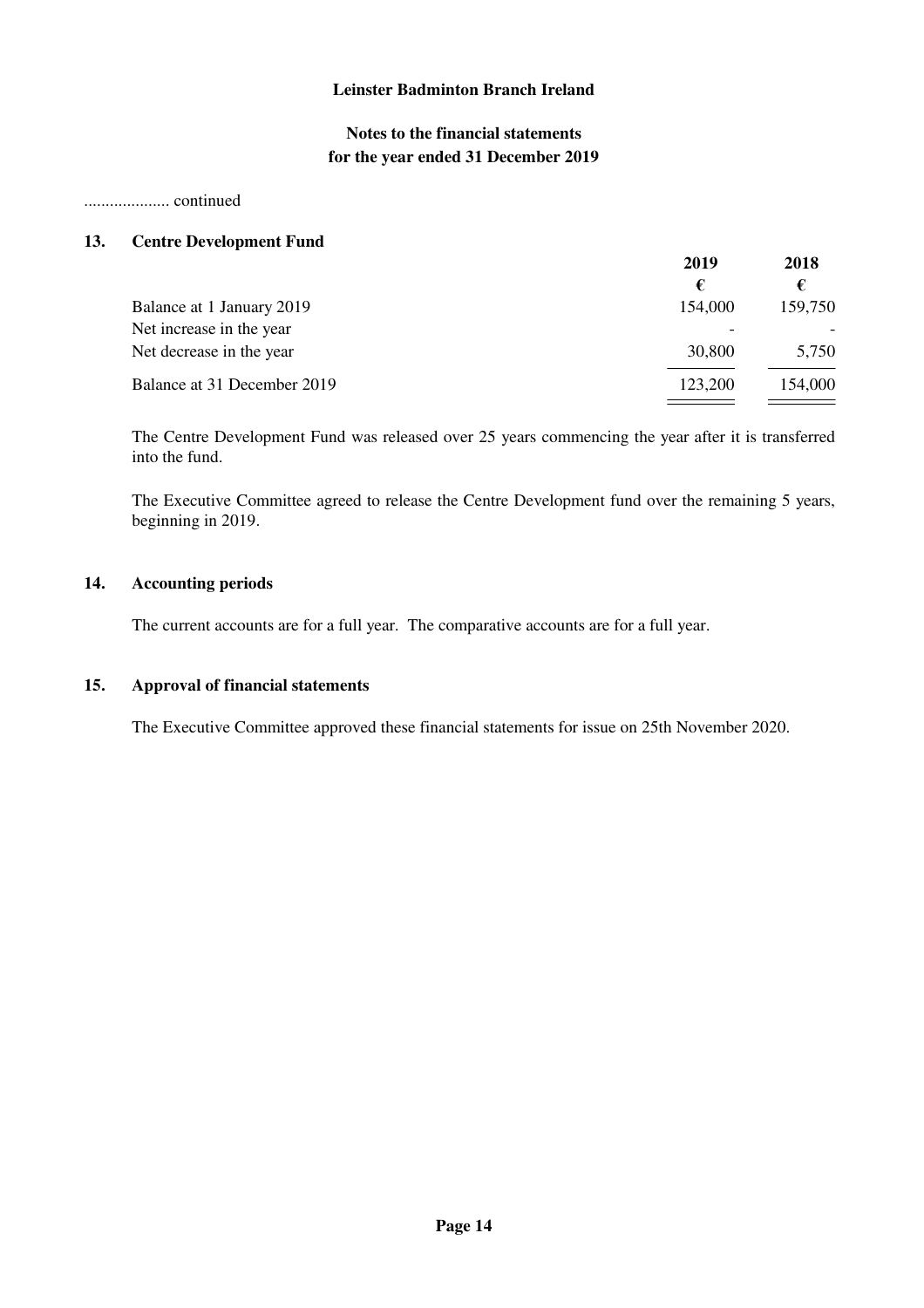# **Breakdown of Income and expenditure account and expenses schedule for the year ended 31 December 2019**

|                                                   | 2019    | 2018    |
|---------------------------------------------------|---------|---------|
|                                                   | €       | €       |
| <b>Hall income</b>                                |         |         |
| Court Hire                                        | 302,663 | 288,815 |
|                                                   | 302,663 | 288,815 |
| <b>Other income</b>                               |         |         |
| Cospoir grant amortised                           | 3,628   | 2,539   |
| Depart. of Arts, Sports & Tourism grant amortised | 3,800   | 3,800   |
| Building fund amortised                           | 26,942  | 3,794   |
| Centre Development fund amortised                 | 30,800  | 5,750   |
| Coaching/squad income                             | 9,999   | 20,712  |
| <b>Shuttles</b>                                   | 1,659   | 3,995   |
| Sundry income                                     | 40,868  | 3,992   |
|                                                   | 117,696 | 44,582  |